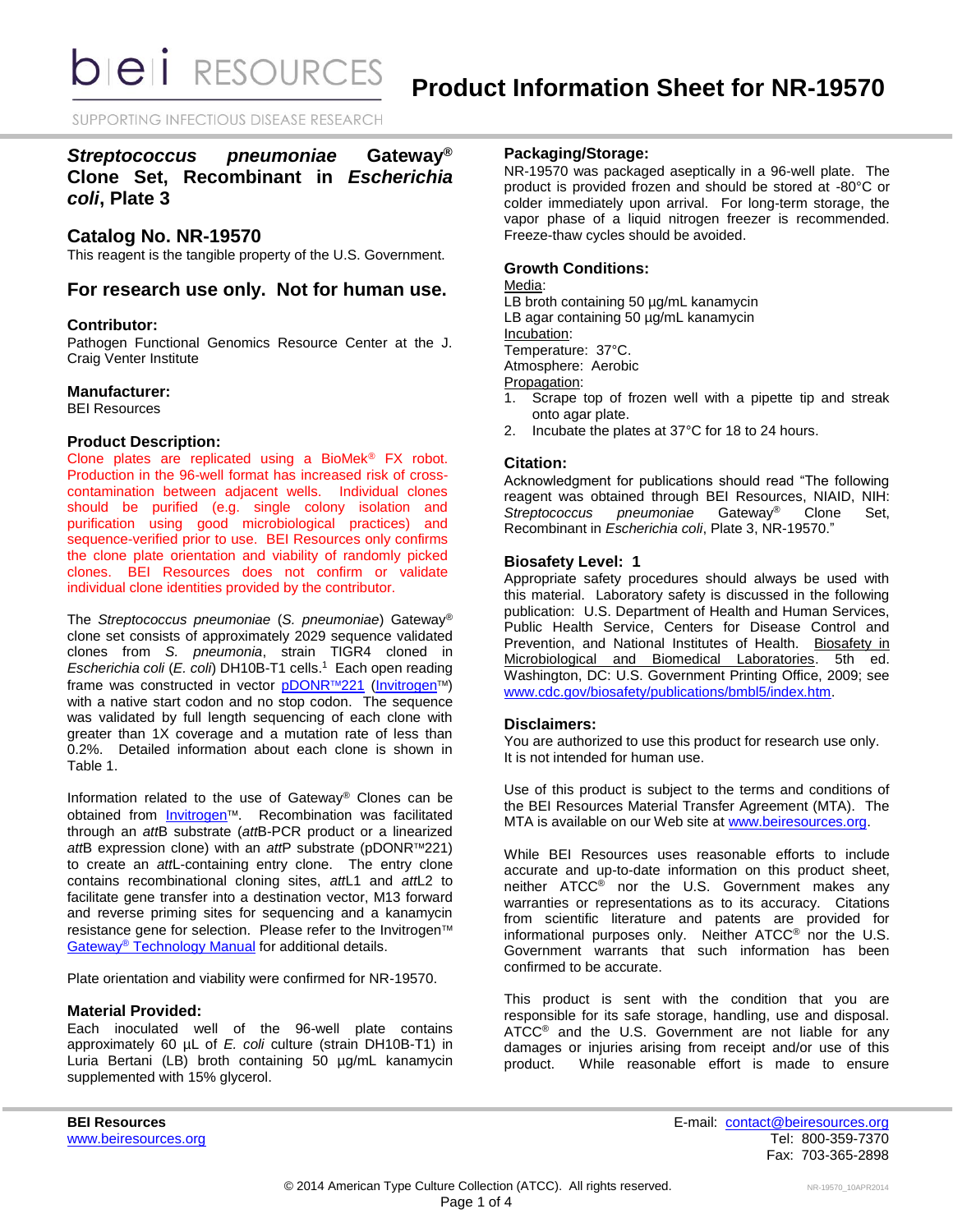**DIEII RESOURCES** 

SUPPORTING INFECTIOUS DISEASE RESEARCH

authenticity and reliability of materials on deposit, the U.S. Government, ATCC®, their suppliers and contributors to BEI Resources are not liable for damages arising from the misidentification or misrepresentation of products.

#### **Use Restrictions:**

**This material is distributed for internal research, noncommercial purposes only.** This material, its product or its derivatives may not be distributed to third parties. Except as performed under a U.S. Government contract, individuals contemplating commercial use of the material, its products or its derivatives must contact the contributor to determine if a license is required. U.S. Government contractors may need a license before first commercial sale.

#### **References:**

**1.** Kwon, K., et al. "A Correlation Analysis of Protein Characteristics Associated with Genome-Wide High Throughput Expression and Solubility of *Streptococcus pneumoniae* Proteins." Protein Expr. Purif. 55 (2007): 368-378. PubMed: 17703947.

ATCC<sup>®</sup> is a trademark of the American Type Culture Collection.



# **Table 1:** *Streptococcus pneumoniae* **Gateway® Clone Set, Recombinant in** *Escherichia coli***, Plate 3 (YSPCC) 1**

| Clone | Well<br><b>Position</b> | <b>Locus ID</b> | <b>Description</b>                                    | <b>ORF</b> | <b>Accession</b> | Average Depth of |
|-------|-------------------------|-----------------|-------------------------------------------------------|------------|------------------|------------------|
|       |                         |                 |                                                       | Length     | <b>Number</b>    | Coverage         |
| 22475 | A01                     | SP1141          | hypothetical protein SP_1141                          | 1137       | NP_345611.1      | 9.516271         |
| 22476 | A02                     | SP0404          | hypothetical protein SP_0404                          | 468        | NP_344927.1      | 5.760684         |
| 22477 | A03                     | SP1955          | hypothetical protein SP_1955                          | 784        | NP_346382.1      | $\mathcal{P}$    |
| 22478 | A04                     | SP1737          | DNA-directed RNA polymerase subunit<br>omega          | 1207       | NP_346173.1      | 3.275891         |
| 22479 | A05                     | SP2102          | hypothetical protein SP_2102                          | 1414       | NP_346521.1      | 1.336634         |
| 22481 | A06                     | SP1748          | hypothetical protein SP_1748                          | 1321       | NP_346184.1      | 3.654807         |
| 22482 | A07                     | SP1428          | hypothetical protein SP_1428                          | 2220       | NP_345885.1      | 12.29595         |
| 22483 | A08                     | SP1060          | hypothetical protein SP_1060                          | 1014       | NP_345534.1      | 9.06213          |
| 22484 | A09                     | SP0031          | hypothetical protein SP_0031                          | 108        | NP_344581.1      |                  |
| 22486 | A10                     | SP0305          | cellobiose phosphotransferase system<br>IIB component | 370        | NP_344842.1      | 3.689189         |
| 22487 | A11                     | SP0308          | cellobiose phosphotransferase system<br>IIA component | 375        | NP_344845.1      | 3.288            |
| 22488 | $\overline{A12}$        | SP1986          | hypothetical protein SP_1986                          | 871        | NP_346413.1      | $\overline{2}$   |
| 22489 | <b>B01</b>              | SP1776          | thioredoxin                                           | 142        | NP_346209.1      | $\overline{2}$   |
| 22490 | <b>B02</b>              | SP1186          | PTS system, lactose-specific IIA<br>component         | 1191       | NP_345655.1      | 5.712846         |
| 22491 | <b>B03</b>              | SP1911          | thioredoxin,                                          | 577        | NP_346340.1      | $\overline{2}$   |
| 22492 | <b>B04</b>              | SP0937          | DNA replication intiation control protein<br>YabA     | 888        | NP_345421.1      | 8.056306         |
| 22493 | <b>B05</b>              | SP1047          | hypothetical protein SP_1047                          | 1005       | NP_345521.1      | 9.833831         |
| 22494 | <b>B06</b>              | SP0335          | cell division protein FtsL                            | 402        | NP_344870.1      | 3.674129         |
| 22495 | <b>B07</b>              | SP0114          | hypothetical protein SP_0114                          | 234        | NP_344660.1      | 16               |
| 22496 | <b>B08</b>              | SP0108          | hypothetical protein SP_0108                          | 231        | NP_344655.1      | 8.930736         |
| 22497 | <b>B09</b>              | SP0650          | hypothetical protein SP_0650                          | 648        | NP_345156.1      | 5.669753         |
| 22498 | <b>B10</b>              | SP1318          | V-type ATP synthase subunit F                         | 1344       | NP_345776.1      | 12.41295         |
| 22499 | <b>B11</b>              | SP0248          | PTS system, IIA component                             | 324        | NP_344787.1      | 2.858025         |
| 22500 | <b>B12</b>              | SP0781          | hypothetical protein SP_0781                          | 762        | NP_345278.1      | 9.586614         |
| 22501 | CO <sub>1</sub>         | SP0789          | hypothetical protein SP_0789                          | 768        | NP_345286.1      | 9.536458         |
| 22506 | CO <sub>2</sub>         | SP1497          |                                                       | 172        | NP_345948.1      | 3                |
| 22507 | CO <sub>3</sub>         | SP2051          | competence protein CglC                               | 1273       |                  | 1.362137         |
| 22508 | CO <sub>4</sub>         | SP1618          | PTS system, IIB component                             | 481        | NP_346059.1      | 4                |
| 22509 | C <sub>05</sub>         | SP0100          | hypothetical protein SP_0100                          | 228        | NP_344647.1      | 8.960526         |
| 22510 | CO6                     | SP2024          | PTS system, IIA component                             | 1045       | NP_346449.1      | 3.113876         |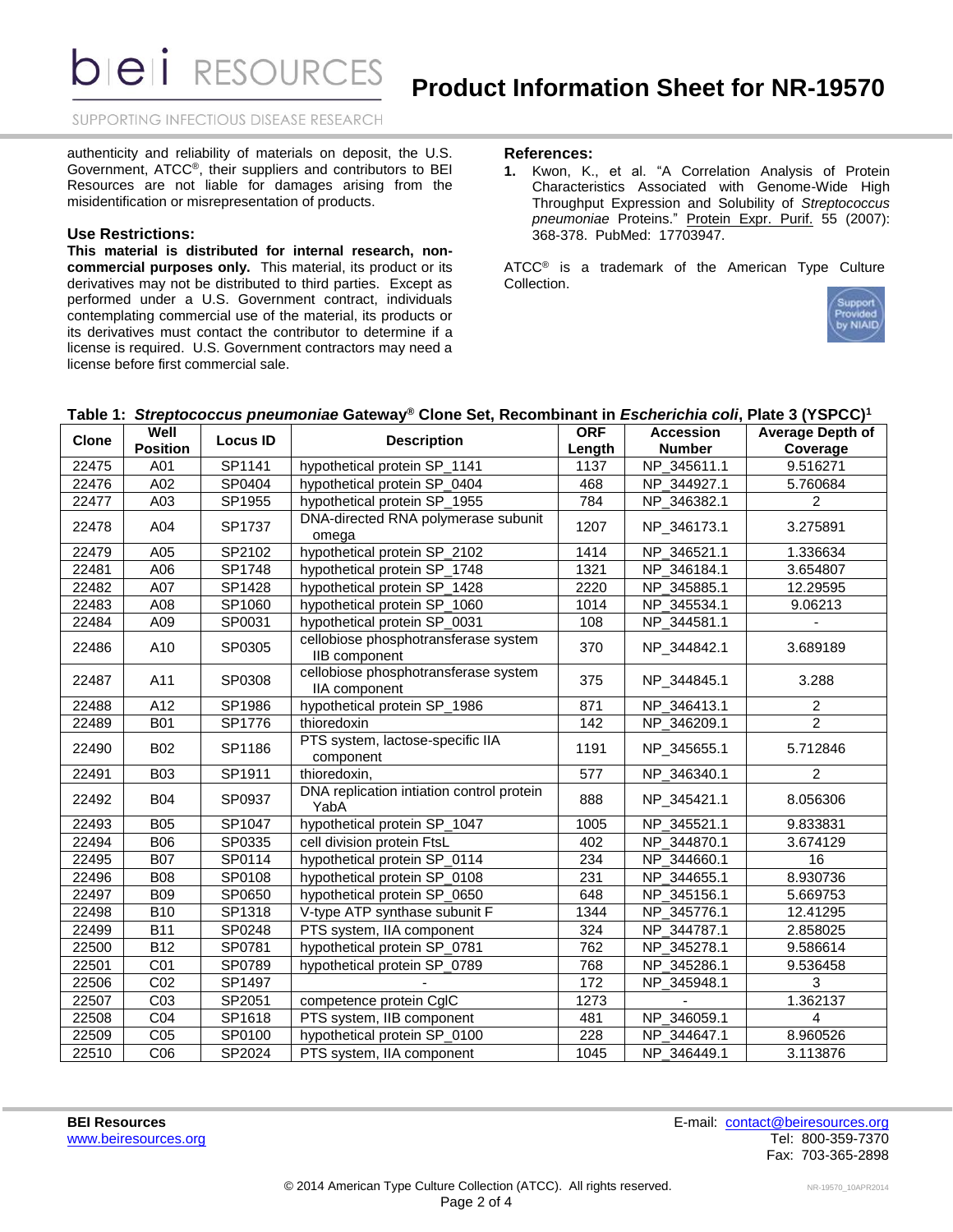**bieli** RESOURCES

# **Product Information Sheet for NR-19570**

SUPPORTING INFECTIOUS DISEASE RESEARCH

| <b>Clone</b> | Well            | <b>Locus ID</b> | <b>Description</b>                                    | <b>ORF</b> | <b>Accession</b> | <b>Average Depth of</b> |
|--------------|-----------------|-----------------|-------------------------------------------------------|------------|------------------|-------------------------|
|              | <b>Position</b> |                 |                                                       | Length     | <b>Number</b>    | Coverage                |
| 22511        | C07             | SP0030          | competence-induced protein Ccs16                      | 108        | NP_344580.1      |                         |
| 22518        | C08             | SP1288          | DNA-binding protein                                   | 1329       | NP 345752.1      | 12.78179                |
| 22532        | CO9             | SP1602          | phnA protein                                          | 433        | NP_346046.1      | 2.990762                |
| 22533        | C <sub>10</sub> | SP0344          | IS630-Spn1, transposase Orf2                          | 411        | NP_344878.1      | 3.717762                |
| 22534        | C <sub>11</sub> | SP1372          | hypothetical protein SP_1372                          | 1644       | NP_345830.1      | 13.12774                |
| 22535        | C12             | SP2125          | hypothetical protein SP_2125                          | 1555       | NP_346543.1      | 4.106109                |
| 22536        | D01             | SP0634          | hypothetical protein SP_0634                          | 639        | NP_345144.1      | 4.760563                |
| 22538        | D <sub>02</sub> | SP1106          | hypothetical protein SP_1106                          | 1083       | NP_345577.1      | 9.779317                |
| 22539        | D <sub>03</sub> | SP0476          | PTS system, lactose-specific IIA<br>component         | 525        | NP_344995.1      | 4.401905                |
| 22541        | D04             | SP1679          | hypothetical protein SP_1679                          | 844        | NP 346118.1      | 4.822275                |
| 22542        | D05             | SP1293          | 50S ribosomal protein L19                             | 1335       | NP_345757.1      | 12.46442                |
| 22543        | D <sub>06</sub> | SP1499          | bacterocin transport accessory protein                | 178        | NP_345950.1      |                         |
| 22544        | D07             | SP0299          | IS630-Spn1, transposase Orf1,<br>authentic frameshift | 366        | NP_344837.1      | 3.699454                |
| 22545        | D08             | SP1093          | hypothetical protein SP_1093                          | 1065       | NP_345565.1      | 8.042254                |
| 22548        | D <sub>09</sub> | SP0731          | hypothetical protein SP_0731                          | 708        | NP_345232.1      | 13.03814                |
| 22549        | D <sub>10</sub> | SP0514          | hypothetical protein SP_0514                          | 555        | NP_345032.1      | 4.118919                |
| 22554        | D12             | SP0557          | ribosome-binding factor A                             | 585        | NP_345073.1      | 5.982906                |
| 22555        | E01             | SP0703          | hypothetical protein SP_0703                          | 693        | NP_345207.1      | 12.68975                |
| 22556        | E02             | SP0131          |                                                       | 243        |                  | 11.84774                |
| 22558        | E03             | SP1856          | MerR family transcriptional regulator                 | 364        | NP_346288.1      | $\overline{c}$          |
| 22560        | E04             | SP1462          | hypothetical protein SP_1462                          | 145        | NP_345916.1      | $\overline{2}$          |
| 22561        | E05             | SP0501          | MerR family transcriptional regulator                 | 540        | NP_345019.1      | 4.437037                |
| 22562        | E06             | SP0226          | 50S ribosomal protein L18                             | 312        | NP_344766.1      | 3.432692                |
| 22563        | E07             | SP1054          | Tn5252, ORF 10 protein                                | 1008       | NP_345528.1      | 10.89087                |
| 22564        | E08             | SP0449          | hypothetical protein SP_0449                          | 501        | NP_344970.1      | 3.806387                |
| 22565        | E09             | SP1255          | hypothetical protein SP_1255                          | 1272       | NP_345720.1      | 5.492138                |
| 22566        | E10             | SP0961          | 50S ribosomal protein L20                             | 921        | NP_345442.1      | 8.235613                |
| 22567        | E11             | SP2061          | hypothetical protein SP_2061                          | 1291       | NP_346485.1      | 1.88536                 |
| 22568        | E12             | SP1261          | hypothetical protein SP_1261                          | 1284       | NP_345725.1      | 13.06308                |
| 22569        | F01             | SP1935          | hypothetical protein SP_1935                          | 724        | NP_346363.1      | $\overline{2}$          |
| 22570        | F02             | SP1537          | hypothetical protein SP_1537                          | 211        | NP_345985.1      | 3                       |
| 22571        | F03             | SP1917          | ABC transporter ATP-binding protein                   | 601        | NP_346345.1      | 2                       |
| 22572        | F04             | SP1699          | 4'-phosphopantetheinyl transferase                    | 946        | NP_346137.1      | 3.343552                |
| 22573        | F05             | SP0633          | hypothetical protein SP_0633                          | 639        | NP_345143.1      | 5.103286                |
| 22574        | F06             | SP0302          | hypothetical protein SP_0302                          | 369        | NP_344839.1      | 3.948509                |
| 22575        | F07             | SP1143          | hypothetical protein SP_1143                          | 1140       | NP_345613.1      | 5.905263                |
| 22576        | F08             | SP1281          | hypothetical protein SP_1281                          | 1320       | NP_345745.1      | 11.57348                |
| 22577        | F09             | SP0442          | hypothetical protein SP_0442                          | 496        | NP_344963.1      | 3.800403                |
| 22579        | F10             | SP1543          |                                                       | 225        | $\blacksquare$   | 3                       |
| 22580        | F11             | SP1714          | GntR family transcriptional regulator                 | 1036       | NP_346152.1      | 4.124517                |
| 22581        | F12             | SP1055          | Tn5252, ORF 9 protein                                 | 1008       | NP_345529.1      | 10.63988                |
| 22582        | G01             | SP1354          | 50S ribosomal protein L7/L12                          | 1485       | NP_345812.1      | 12.38519                |
| 22583        | G02             | SP0219          | 50S ribosomal protein L14                             | 309        | NP_344759.1      | 3.080906                |
| 22584        | G03             | SP0008          | hypothetical protein SP_0008                          | 96         | NP_344561.1      |                         |
| 22585        | G04             | SP1822          | hypothetical protein SP_1822                          | 241        | NP_346255.1      | $\overline{2}$          |
| 22586        | G05             | SP2226          | hypothetical protein SP_2226                          | 2293       | NP_346634.1      | 4.10205                 |
| 22588        | G06             | SP0293          | hypothetical protein SP_0293                          | 363        | NP_344831.1      | 2.688705                |
| 22591        | G07             | SP2054          | hypothetical protein SP_2054                          | 1285       | NP_346478.1      | 1.501167                |

**BEI Resources**<br>
With the intervals of the contact of the contact of the contact of the contact of the contact of the contact of the contact of the contact of the contact of the contact of the contact of the contact of the Fax: 703-365-2898